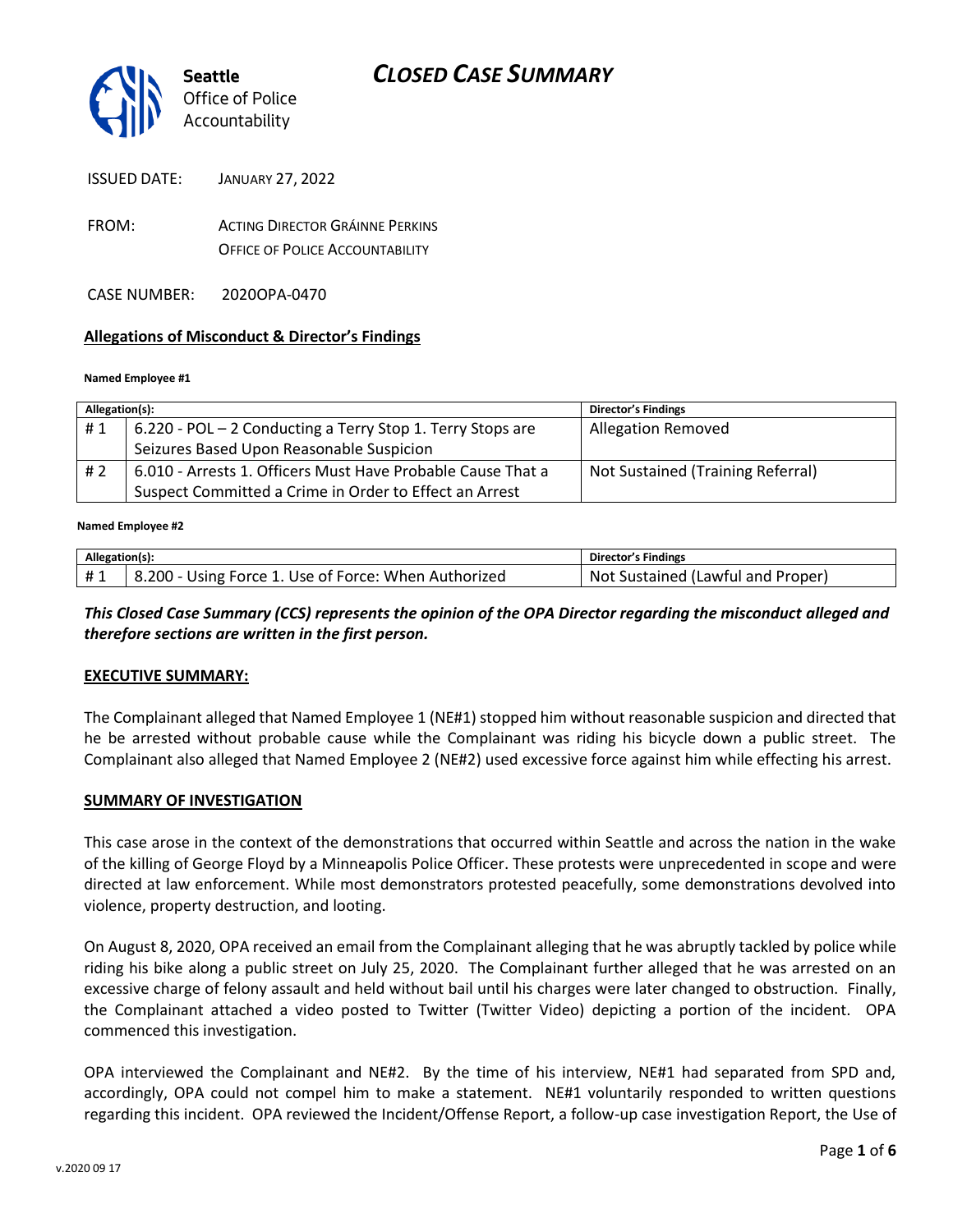# *CLOSED CASE SUMMARY*

OPA CASE NUMBER: 2020OPA-0470

Force Report submitted by NE#2, the Twitter Video, BWV from both named employees, and both named employees' statements to OPA. The evidence in this case is broadly consistent and recited below. Conflicts, where they exist, stem from differing interpretations of the same facts. Specifically, there was a perceptual difference between NE#1 and the Complainant as to whether the Complainant was aware, or should have been aware, that the road was closed.

### **STATEMENT OF FACTS**

On Saturday, July 25, 2020, thousands of people gathered in Seattle in solidarity with ongoing Black Lives Matter protests. Although initial protests were peaceful, significant violence occurred in multiple areas of the city, particularly in the Capitol Hill neighborhood around the SPD East Precinct building. Notably, an explosive device was used to create an 8-inch hole in the side of the East Precinct building, dozens of individuals were arrested, and over twenty police officers were injured. At approximately 4:45 P.M., SPD declared the gathering to be a riot.

As a group of SPD officers began to clear the area around the East Precinct building, NE#1 was assigned to remain in the 1200 block of East Pine Street and prevent non-police personnel from moving West along East Pine Street. For approximately fifteen minutes, NE#1 and other uniformed officer turned multiple people away and explained that no one could continue Westbound on the road. During this time, a crowd formed in the street. NE#1 and other uniformed SPD officers continued to inform individuals in the crowd that they could not move West along the street. Although the road was closed, the street was not blocked off by police tape, barricades, or roadblocks.

After the road was closed, the Complainant – who lived in the area – rode his bicycle Westbound along East Pine Street from the intersection of 15<sup>th</sup> Avenue towards 13<sup>th</sup> Avenue. The Complainant intended to cut through Cal Anderson Park, then purchase some food along Broadway. As the Complainant approached the intersection of 13<sup>th</sup> Avenue and East Pine Street, he passed by a crowd of ten or more people standing in the street – some of whom were filming – as well as uniformed police officers and at least one police vehicle with its emergency lights activated and visible. The Complainant also rode his bicycle directly towards a second police vehicle with its emergency lights activated and visible before he was stopped within about two or three feet of this second police vehicle. The second police vehicle itself was parked in the road immediately behind a marked SPD suspect transport van, parked diagonally in the street. Other police vehicles – at least one of which had its emergency lights visible and activated – were parked in the middle of the street less than one block beyond the place the Complainant was stopped. The Complainant stated that, as he approached the intersection of  $13<sup>th</sup>$  Avenue and East Pine Street, he observed police cars but did not perceive that a group of ten or more people were standing still in the street. The Complainant stated that he saw the street was "open."

As the Complainant approached the intersection of 13<sup>th</sup> Avenue and East Pine Street, NE#1 was standing on the sidewalk along the North side of East Pine Street. As the Complainant passed by NE#1, NE#1 called out "Hey bud!" and gestured with his hand to the Complainant. The gesture NE#1 made was a waving motion back East along East Pine Street. The Complainant admitted that he was looking in NE#1's direction and recalled NE#1's statement to him as "get out of the [expletive] street!" The Complainant then yelled "[expletive] you!" at NE#1. NE#1 then said "Hey..." once more as the Complainant began noticeably accelerating Westbound on East Pine Street.

NE#1 then yelled "Grab this guy!" and "Arrest him!" multiple times while pointing out the Complainant to other uniformed officers further West on East Pine Street. NE#2, who was standing further West on East Pine Street, heard NE#1 yelling to arrest the Complainant and observed the Complainant on his bicycle. Although entirely unaware of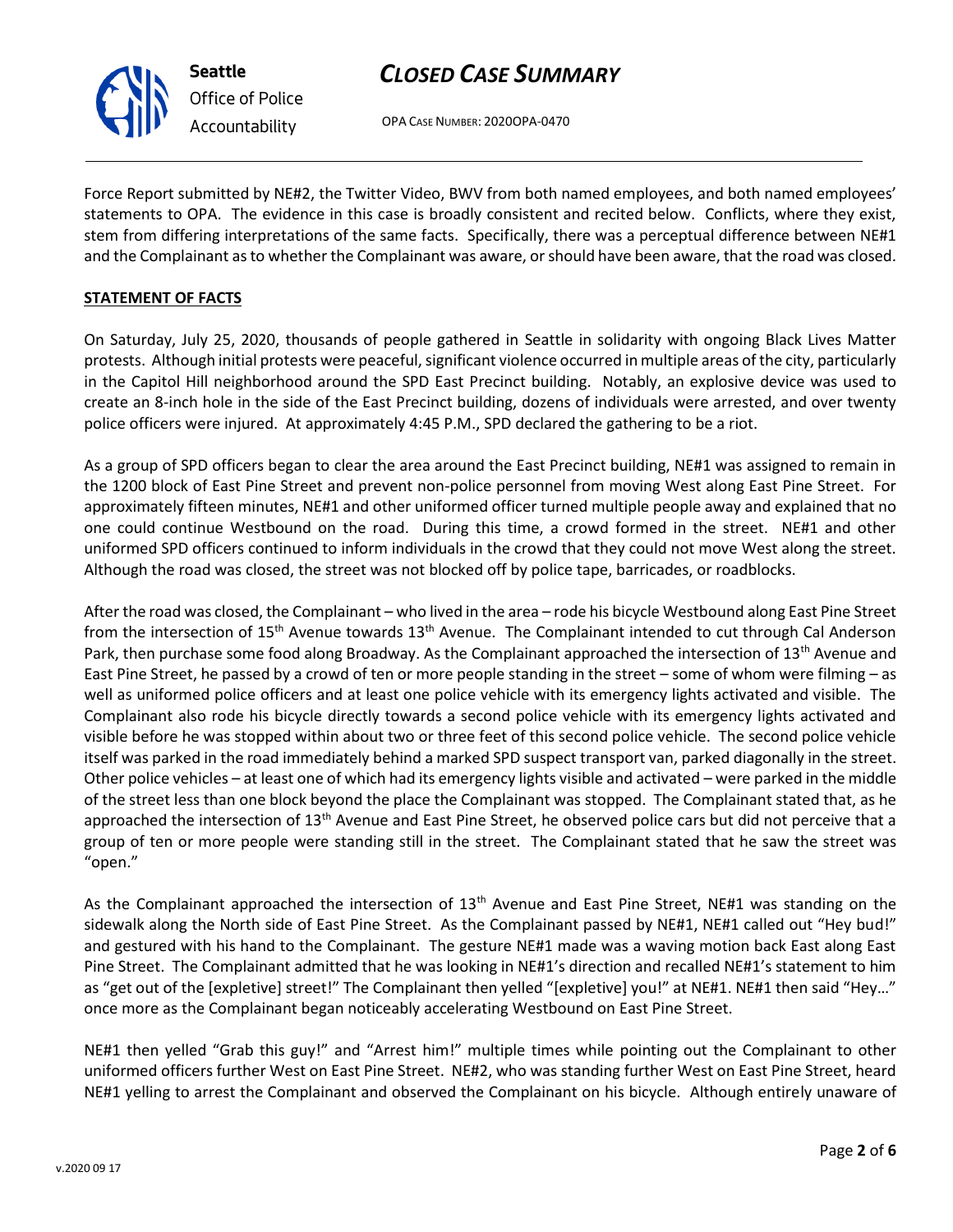

**Seattle** *Office of Police Accountability*

# *CLOSED CASE SUMMARY*

OPA CASE NUMBER: 2020OPA-0470

the basis for the stop, NE#2 relied on NE#1's instruction to arrest the Complainant. NE#2 also observed that the Complainant was riding in the direction of a police line that was actively engaging a hostile crowd.

Although the Complainant described NE#2 as "tackling" him, NE#2's BWV showed this was not the case. Instead, NE#2 sprinted to catch up to the Complainant, but NE#2 appears to slow down as he reaches the Complainant's left side. BWV shows that NE#2 then reached out with his left hand and grabbed around the Complainant's left bicep. At the same time, NE#2 used his right hand to grab the backpack that the Complainant was wearing. As the Complainant continued moving forward, he fell towards his right side, pulling NE#2 over on top of him.

The Complainant was placed in handcuffs and NE#1 approached and took custody of the Complainant. NE#1 walked the Complainant to the SPD suspect transport van where an SPD sergeant took custody of the Complainant. BWV clearly captures NE#1 informing this sergeant that the probable cause for arrest was for "obstruction." The Complainant suffered a scraped arm during the arrest and reported to OPA that falling from the bicycle hurt a lot.

#### **ANALYSIS AND CONCLUSIONS:**

#### **Named Employee #1 - Allegation #1** *6.220 - POL – 2 Conducting a Terry Stop 1. Terry Stops are Seizures Based Upon Reasonable Suspicion*

SPD Policy 6.220-POL-2(1) governs Terry stops and stands for the proposition that Terry stops are seizures of an individual and, as such, must be based on reasonable suspicion in order to be lawful. SPD Policy defines a Terry stop as: "A brief, minimally invasive seizure of a suspect based upon articulable reasonable suspicion in order to investigate possible criminal activity." (SPD Policy 6.220-POL-1.) SPD Policy further defines reasonable suspicion as: "Specific, objective, articulable facts, which, taken together with rational inferences, would create a well-founded suspicion that there is a substantial possibility that a subject has engaged, is engaging or is about to engage in criminal conduct." (*Id*.) Whether a Terry stop is reasonable is determined by looking at "the totality of the circumstances, the officer's training and experience, and what the officer knew before the stop." (*Id*.) While "[i]nformation learned during the stop can lead to additional reasonable suspicion or probable cause that a crime has occurred, it "cannot provide the justification for the original stop." (*Id*.)

The Complainant alleged that NE#1 stopped him without reasonable suspicion. However, NE#1 stated that the Complainant was not stopped based on reasonable suspicion but, instead, the Complainant was stopped on the even higher standard of probable cause. Accordingly, the Complainant's allegation that he was wrongfully seized is most appropriately evaluated under the probable cause context in Allegation #2 below.

Accordingly, this allegation is removed.

Recommended Finding: **Allegation Removed**

### **Named Employee #1 - Allegation #2**

### *6.010 - Arrests 1. Officers Must Have Probable Cause That a Suspect Committed a Crime in Order to Effect an Arrest*

SPD Policy 6.010-POL-1 requires that officers have probable cause to believe that a suspect committed a crime when effectuating an arrest. Stated differently, where an arrest is not supported by probable cause, it violates law and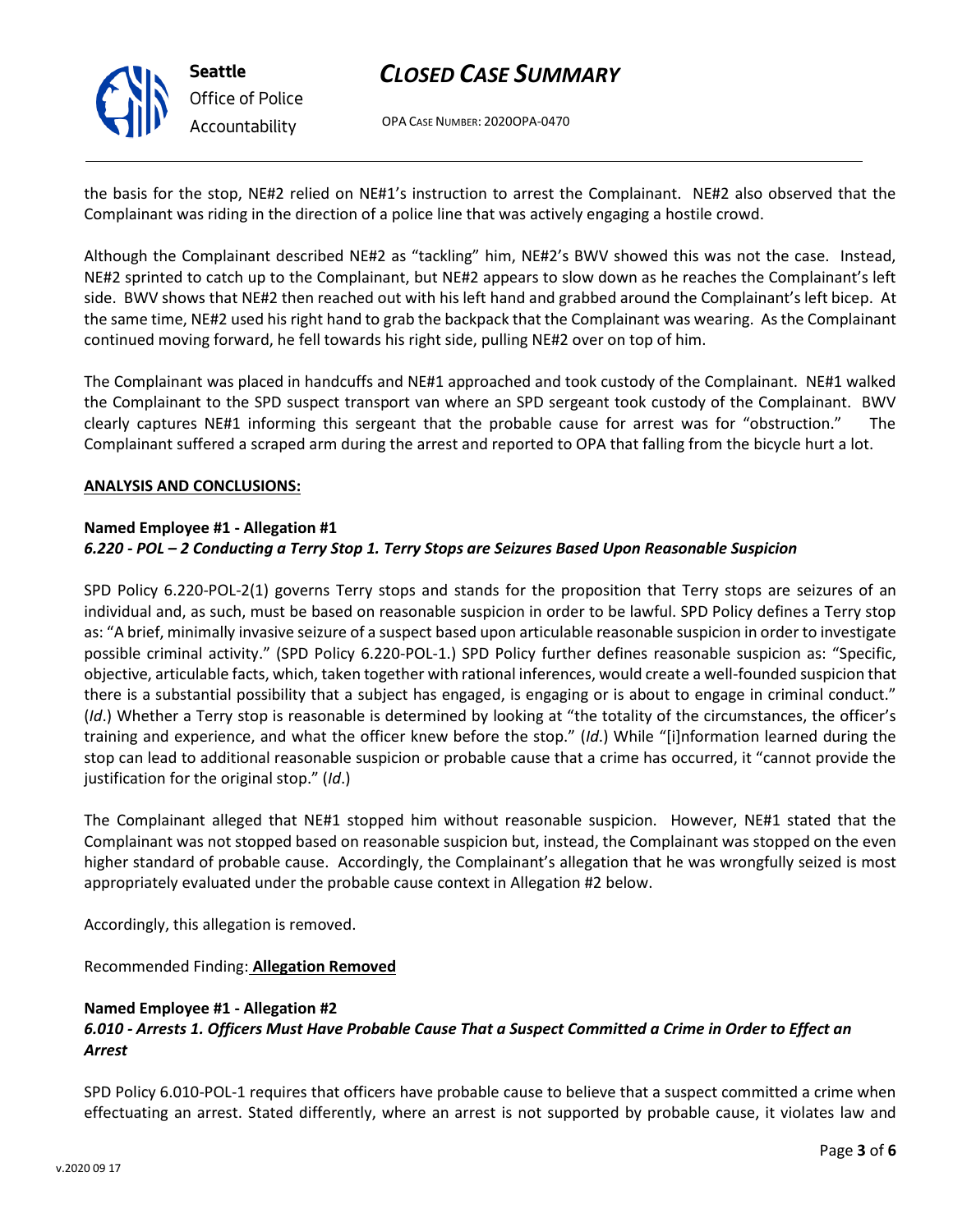

**Seattle** *Office of Police Accountability*

## *CLOSED CASE SUMMARY*

OPA CASE NUMBER: 2020OPA-0470

Department policy. Probable cause exists when the facts and circumstances within an officer's knowledge are sufficient in themselves to support a reasonable belief that an offense has been or is being committed.

As an initial matter, NE#1 directed that the Complainant be arrested for allegedly violating Seattle Municipal Code (SMC) section 12A.16.010 – Obstructing a public officer. A person is guilty of obstructing a public officer if "with knowledge that the person obstructed is a public officer, he or she . . . [i]ntentionally hinders or delays a public officer by disobeying an order to stop given by such officer; or . . . [i]ntentionally refuses to cease an activity or behavior that creates a risk of injury to any persons when ordered to do so by a public officer." Although the Complainant was originally – and incorrectly – charged with assault on an officer, there is no evidence that this mistake originated with NE#1 or was an intentionally false upcharge. NE#1's BWV clearly shows NE#1 relaying to the prisoner transportation sergeant that the Complainant was being arrested for obstruction. Moreover, the facts conveyed on the offense report only supported a charge for obstruction, an issue that was noticed and promptly corrected by a supervisor who reviewed the report. Instead, this mistake appears to have resulted from an honest mistake in processing the Complainant's charges along with the forty-five other individuals who were arrested in connection with the July 25, 2020 riot.

NE#1 explained that he believed he had probable cause to arrest the Complainant because (1) he shouted to the Complainant and "waved" for the Complainant to move Eastbound, (2) the Complainant understood NE#1's order because the Complainant "paused," then said "[expletive] you!" before disobeying by accelerating away, and (3) the Complainant's decision to accelerate away both created a safety risk that other officers may be distracted from their work when dealing with the Complainant and pulled NE#1 away from his assigned duties to handle the Complainant.

This situation presents a close call. On one hand, OPA is skeptical of the Complainant's claim that he did not understand that the road was closed. What seems more likely is that the Complainant observed the crowd of people he was bypassing, as well as multiple uniformed police officers and emergency vehicles in the road, and hoped that he could avoid any additional inconvenience by riding another block and a half just far enough to cut through Cal Anderson Park, as he originally intended. OPA is even more skeptical that the Complainant did not understand – at the very least – that NE#1 wanted him to stop riding his bicycle down the road. In fact, the Complainant tacitly admitted as much by recalling, albeit inaccurately, that NE#1 verbally told him to "get out of the [expletive] street!" More to the point, the Complainant understood NE#1's order at least well enough to disregard it by saying "[expletive] you!" then accelerating away from NE#1. The Complainant tacitly admitted this as well stating that, after NE#1 ordered him out of the street, he "saw the street was open, and people were in it." That is, the Complainant understood the order, but made his own decision that the order was invalid and could be ignored.

On the other hand, there is enough ambiguity in this situation that OPA cannot say by a preponderance of the evidence that NE#1's belief that the Complainant committed a crime was reasonable. The street itself was not blocked by police tape or any kind of barricade, nor is there any evidence to suggest that any uniformed officer informed the Complainant that the road was closed. Notably, NE#1 never actually told the Complainant to stop or that the road was closed. Instead, NE#1 said "Hey bud!" then gestured with his hand. To the extent this exchange constituted an "order" – a necessary element for an obstruction charge – it was ambiguous. In light of this ambiguity, on the facts and circumstances known to NE#1, OPA cannot say by a preponderance of the evidence that NE#1's belief that the Complainant committed a crime was objectively reasonable.

OPA believes that NE#1 potentially committed a policy violation when he directed that the Complainant be arrested. However, given the facts and circumstances addressed above, OPA find that any such policy violation by NE#1 was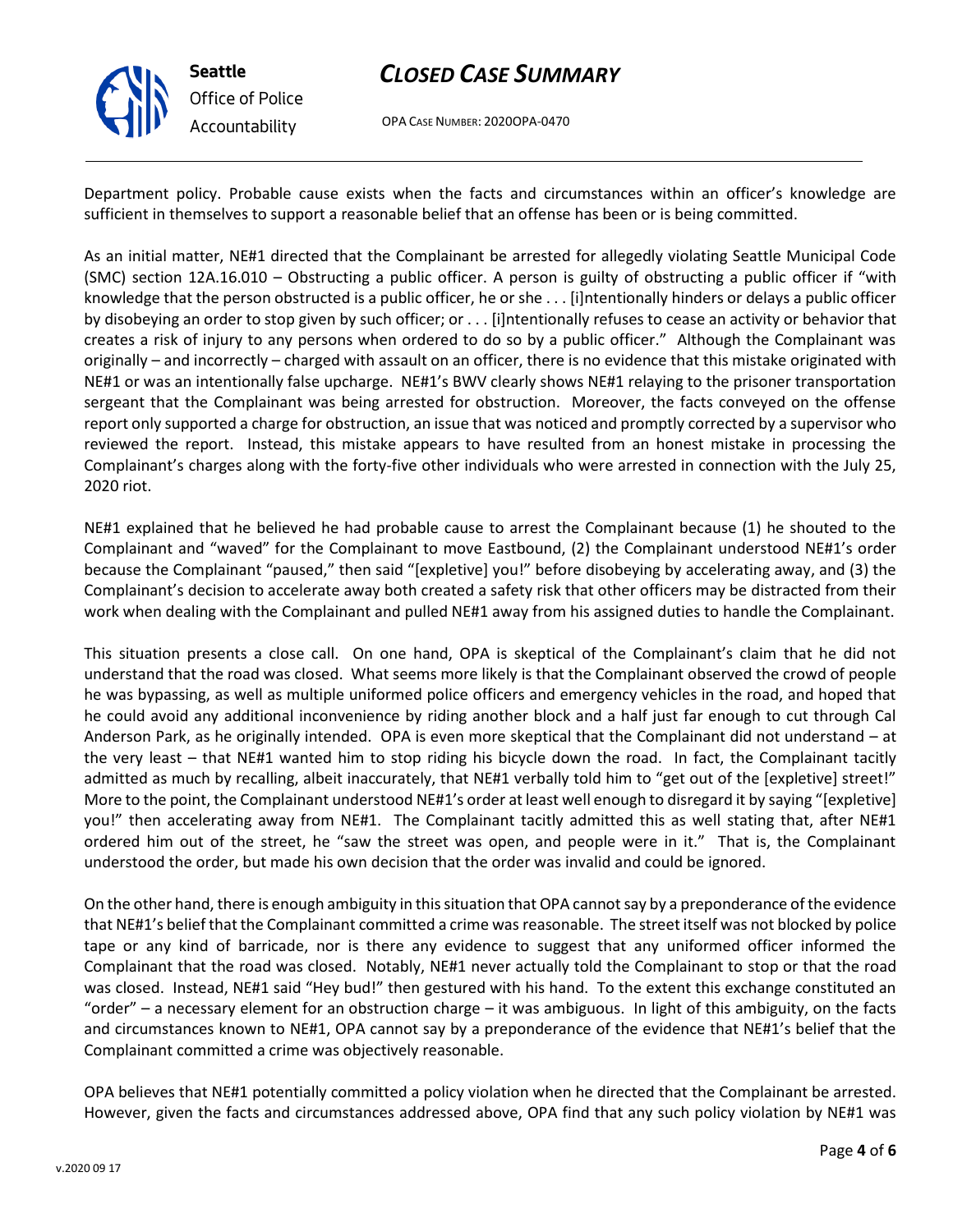

### *CLOSED CASE SUMMARY*

OPA CASE NUMBER: 2020OPA-0470

not willful and did not amount to misconduct. Accordingly, OPA recommends that this allegation be Not Sustained (Training Referral).

• **Training Referral**: NE#1 is no longer employed by SPD. Should NE#1 ever return to SPD service, this training referral would take effect. In that case, NE#1's chain of command should discuss OPA's findings and review SPD Policy 6.010 with NE#1. NE#1's chain of command should also review NE#1's BWV from this incident with him, discuss the importance of issuing clear orders to members of the public, and provide any further retraining and/or counseling that it deems appropriate. The retraining and counseling conducted should be documented, and this documentation should be maintained in an appropriate database.

#### Recommended Finding: **Not Sustained (Training Referral)**

### **Named Employee #2 - Allegation #1** *8.200 - Using Force 1. Use of Force: When Authorized*

SPD Policy 8.200(1) requires that force used by officers be reasonable, necessary and proportional. Officers shall only use "objectively reasonable force, proportional to the threat or urgency of the situation, when necessary, to achieve a law-enforcement objective." Whether force is reasonable depends "on the totality of the circumstances" known to the officers at the time of the force and must be balanced against "the rights of the subject, in light of the circumstances surrounding the event." (SPD Policy 8.050.) The policy lists a number of factors that should be weighed when evaluating reasonableness. (*See id*.) Force is necessary where "no reasonably effective alternative to the use of force appeared to exist" and "the amount of force used was reasonable to effect the lawful purpose intended." (*Id*.) Lastly, the force used must be proportional to the threat posed to the officer. (*Id*.)

The Complainant alleged that NE#2 used excessive force against him by "tackling" him from his bicycle, an action that the Complainant characterized as an assault.

NE#2's use of force in this situation was reasonable, necessary and proportional. Under the facts known to NE#2, he saw a uniformed officer "urgently" yelling to stop the Complainant while pointing towards the Complainant. Although NE#2 did not know the basis for the stop, there was no time to make an independent determination on this point – or engage the Complainant in a conversation – because the Complainant was accelerating by him on his bicycle. NE#2 also observed that the Complainant was riding in the direction of the "rear of line officers that were engaging with the violent crowd." To stop the Complainant, NE#2 grabbed the Complainant's left arm and backpack, intending to stop him while keeping him on his bicycle. However, the momentum of NE#2 and the Complainant caused them both to fall to the ground.

NE#2's use of force was reasonable because the information known to him suggested that a fellow officer had legal justification for stopping the Complainant and that the Complainant was fleeing. Moreover, NE#2 attempted to stop the Complainant's bicycle as safely as he could under the circumstances, given that the Complainant was accelerating away from him and NE#2 had to make a split-second decision. The use of force was necessary in this situation because the Complainant was not stopping and would otherwise escape, and NE#2 was additionally concerned about allowing the Complainant to continue riding towards other officers that were handling a riot. Under these circumstances, it was reasonable for NE#2 to think that verbal instructions would be ineffective and no reasonably effective alternative to the use of force existed. Finally, NE#2's use of force was proportional given that the force he used – grabbing the